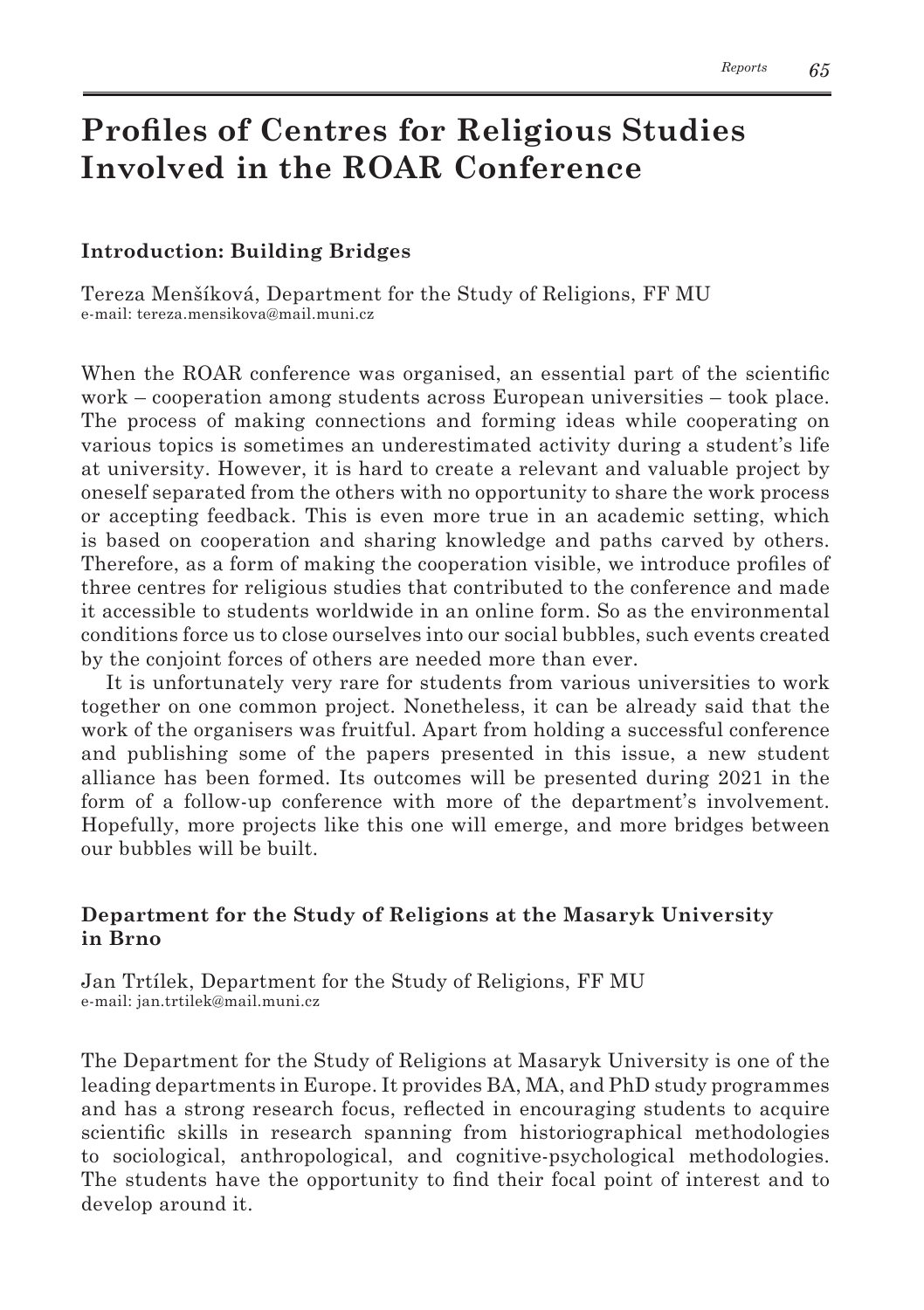On an institutionalised level, the research focus manifests in the formation of two research centres – LEVYNA (Laboratory for Experimental Research of Religion) and CEDRR (Center for Digital Research of Religion). LEVYNA is an interdisciplinary research center seeking to understand both universal and cross-cultural variables in religious traditions utilising laboratory and field experimental methods. CEDRR is an interdisciplinary research centre applying computational methods in research into religion, hosting the Generative Historiography of Religion Project (GEHIR), the Dissident Networks Project (DISSINET), the Cultural Evolution of Moralizing Religions in the Ancient Mediterranean (CEMRAM), as well as several other research endeavours. These institutions are open to the involvement of PhD students, thus enabling them to make use of their expertise and to develop it further.

Besides the research focus, our department is also making an active effort to make its students understand the applied value of religious studies and its importance outside the university realm. Students have the opportunity to acquire skills in applying religious studies in spheres of non-government, tourism, etc.

An active connection with the lived and alive side of religion is maintained by undertaking excursions to religious sites and communities around Brno as well as the whole Czech Republic (and neighbouring countries). Further cultivation of religious studies-imagination is possible through a host of extracurricular student-organised activities, such as biweekly debates club, movies club, or ReliŘeči (a mini conference-like platform designed for the cultivation of presentation skills and sharing of student papers). These activities can always be accompanied by a CEEPUS or ERASMUS+ stay at other European departments dedicated to the study of religions – currently in Germany, Austria, Netherlands, Slovakia, Lithuania, Hungary, and Poland.

We are not a vast community and that enables us to keep close bonds and relationships among students and also with the lecturers. Once in a time, we all like to go and grab a beer together.

### **Center for Religious Studies at the Eötvös Loránd University (ELTE) in Budapest**

Krisztina Bodzásné Csényi-Nagy, Center for Religious Studies, FH ELTE e-mail: csenyi.krisztina@gmail.com

Eötvös Loránd University (ELTE) is one of the oldest academic institutes in Hungary; in 2020, it celebrated its 385th anniversary. It has many faculties (e.g., Humanities, Sciences, Social Sciences), and thousands of students gain acceptance each year.

The Faculty of Humanities (BTK) is the biggest at ELTE and one of the biggest in Central Europe as well. ELTE BTK has 18 institutes and 71 departments offering 47 Bachelor's, 61 Master's and 75 PhD programs of 4 doctoral schools. It is located on historical Treffort campus, where students are able to get their education in classic but modernised buildings. In order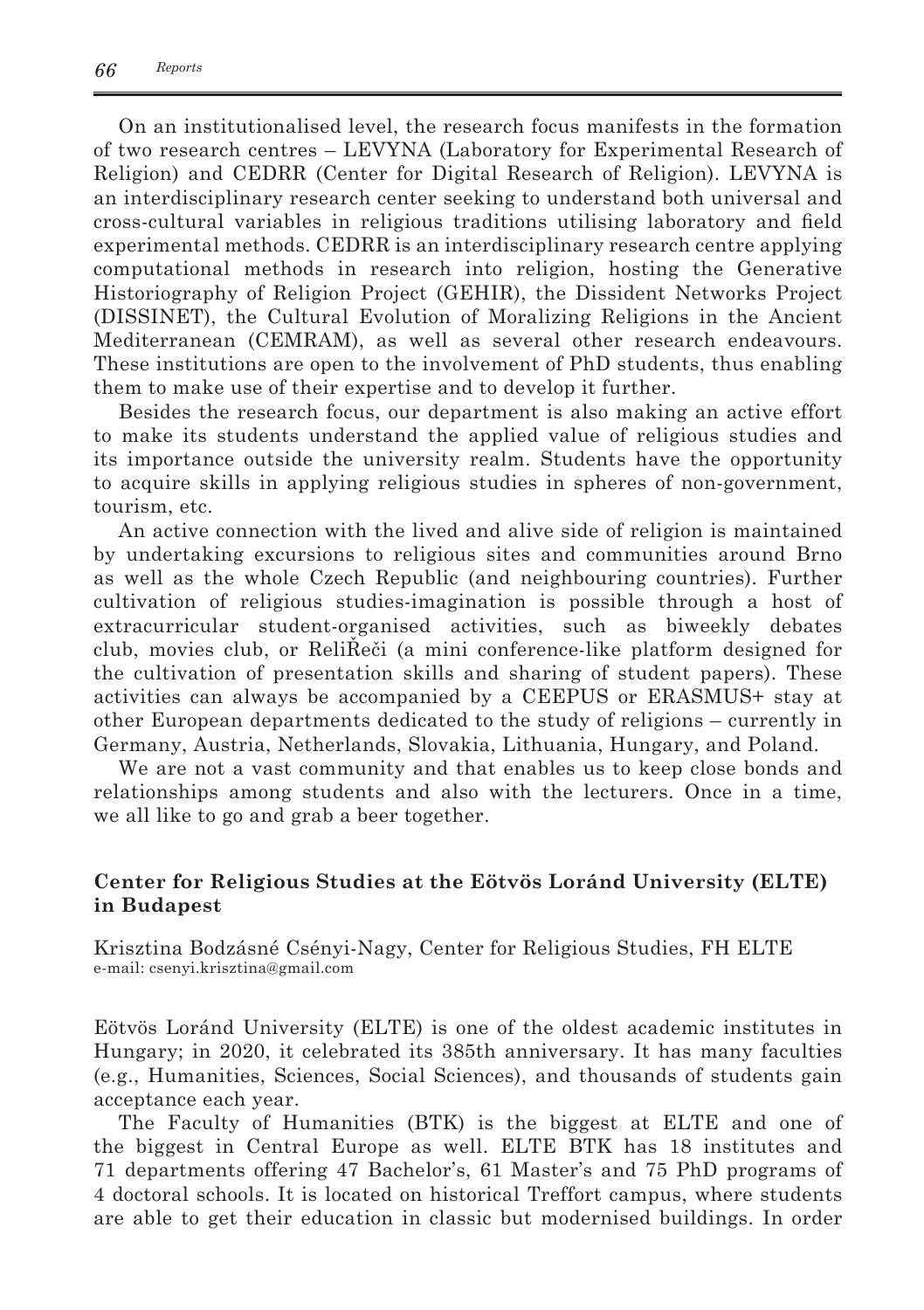to provide high-level education, many conferences are held at ELTE BTK each year, and multiple research groups are conducting research as well (for example, the prestigious *Lendület* research program has many groups at BTK and other faculties). Furthermore, students are also encouraged to apply to the Erasmus program, where they are able to travel abroad to study at one of the partnered universities.

The Center for Religious Studies at ELTE provides a comprehensive view of world's religions and their history. The students may apply to the minor program at Bachelor's level, and they are able to continue their religious studies at Master's and PhD level as well. During this program the students have the chance to gain multidisciplinary knowledge in their chosen field, and attend many field trips (e.g., visits to various Christian, Jew, and Muslim services, also Krishna-conscious rituals). The Center for Religious Studies hosts the History of Liturgy study group where the students can join to study the historical changes of Christian liturgy.

## **Studying at the Center for Religious Studies (CRS) at the Central European University (CEU) in Budapest/Vienna**

Juan Manuel Rubio and Esther Holbrooke, Center for Religious Studies, CEU e-mail: Juan@phd.ceu.edu; HolbrookE@ceu.edu

Religion is one of the most difficult terms to properly define. For the Ancient Romans, the Latin word *religio/religionis*, from which our modern expression derives, refered colectively to ritual, worship, reverence, obligation, rite, sanctity, rule, etc. Perhaps due to the complexity of the word, ancient linguists could not agree on its etymological origin. In one version, *religio* could be the combination of three grammatical elements; the prefix "re-", which indicates intensity; the verb "ligare", which means to bind or to tie; and the suffix "-io", which entails an action. According to this etymological description, *religio* could mean something on the lines of "the action by which man is strongly bound to the divine". For the Romans, who famously considered themselves to be the most religious of all peoples, this strong bond was present in every aspect of daily life: rituals, historical events, natural events, social relations, war and peace, among others.

However, this bond between human and divine has changed with time. In contemporary western society, for example, very few would conceive of *religion* as wide and encompassing as the Ancient Romans did. However, despite the "secular nature" of twenty-first century society, one can argue that religion has never left. Not only are some of the major public debates today still influenced by religion – such as abortion, LGBTQ+ rights, or the environmental crisis –, new religious movements have also started to occupy some of the spaces of institutionalised religions in personal care and community life. Furthermore, some of the most impactful contemporary international events, such as the ongoing Syrian civil war, are still influenced by long-lasting religious rivalries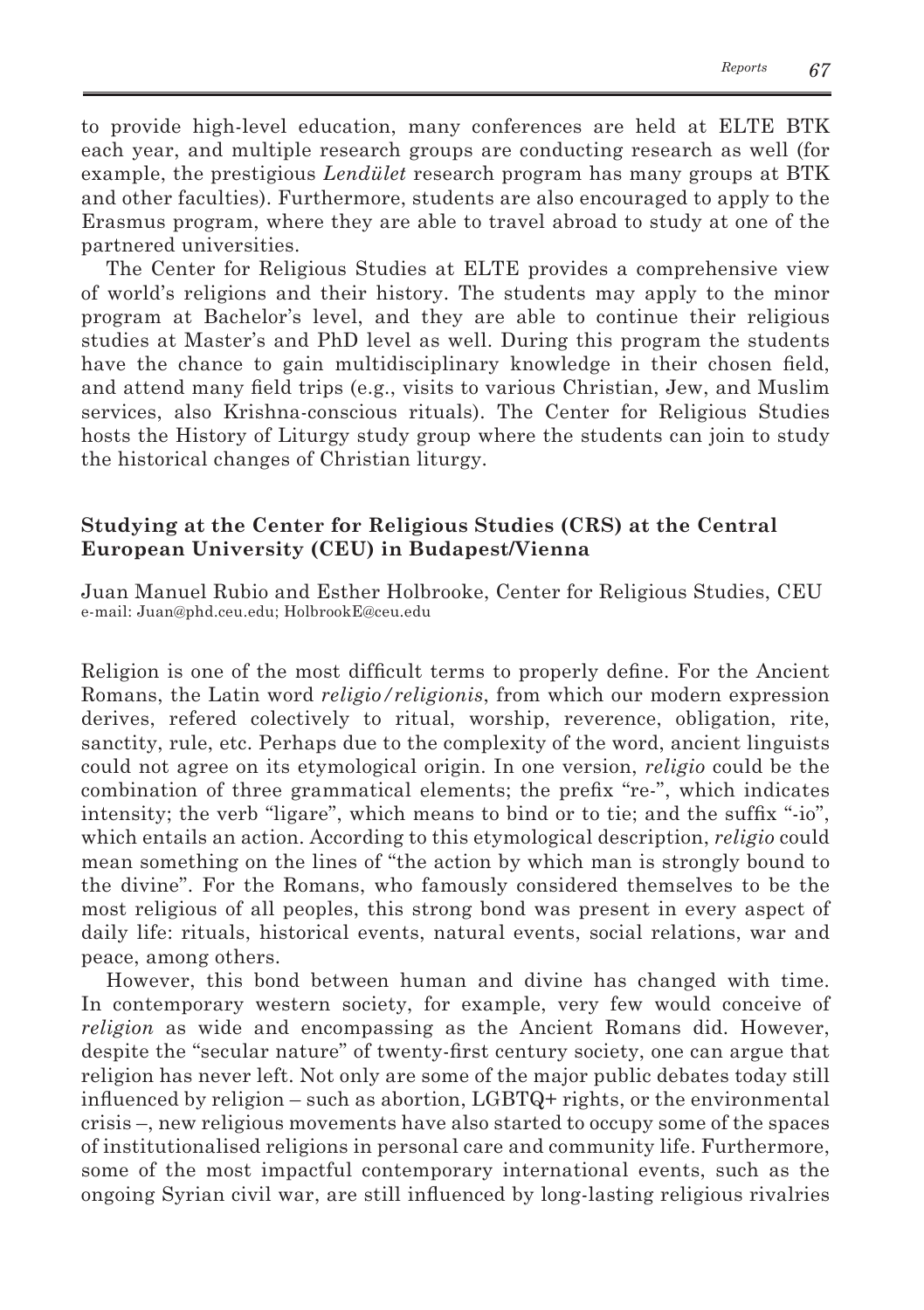and ideas. Modern society might arguably be categorised as a secular one, but, as for the Romans, religion is still present in much of our daily lives.

The Center for Religious Studies (CRS) at the Central European University (CEU) provides students an opportunity to consider the role that religion plays in both past and contemporary societies through the lens of a wide array of academic fields and intellectual perspectives. The CRS encourages and supports students in the research of religious phenomena while also offering foundational courses on the study of religion. Their purpose is to deepen the student's awareness and familiarity with modern academic religious studies concepts and vernacular. At the same time it uses a holistic and multidisciplinary approach to familiarise students with contemporary academia's latest methodologies and debates. Currently available to students from 10 different departments and units at CEU, Religious Studies supports student research in areas such as history, political science, gender studies, medieval studies, international relations, sociology, nationalism studies, philosophy, cultural heritage, and public policy. This, together with CEU's multicultural faculty and student body, results in a vibrant, dynamic and open environment for intellectual discussion and scholarly work.

Through its events and research projects, CRS also strives to create more opportunities for students to engage with contemporary international academia. The annual PhD conference offers new and experienced researchers from all over the world to share their research and network with peers who have a shared interest in the study of religion. Organised and designed by doctoral students, the annual PhD conference has brought together researchers with interests as varied as religion and the state, debates and disagreements among religious movements, religion as a form of resistance, sacred locations and geography, and ritual and well-being. As a research center, the CRS also regularly hosts lectures from international leading figures in the field of Religious Studies, with a focus on cross and multiple-disciplinary approaches.<sup>1</sup>

In the second chapter of the book of Isiah, the prophet describes what the universal peace at the end of times would be like, in which all peoples would "beat their swords into plowshares", and later in chapter 10 he condemned the injustices against the weak and the oppressed. Religious movements, both major

<sup>1</sup> For more information see some of CRS's prestigious guest lectures and lecture series here at https://religion.ceu.edu/videos. CRS is currently hosting two research projects:

*Striking from the Margins Project II: From Disintegration to Reconstitution of State and Religion in the Middle East: A continuation of Phase I* **(***2017–2019***)**: This project seeks to bring to light a nuanced and dynamic understanding of the transformations of religion in relation to state and social structures, most specifically in Syria and Iraq, over the past three decades. This project, run by Professors Nadia Al-Bagdadi and Aziz Al-Azmeh, includes several international conferences, publications, and a public lecture series. For more information, please consult the CRS website for more details at https://religion.ceu.edu/sfm.

*Meant to Be: Resuscitating the Metaphysics of Teleology*: The chief goal of this project is to foster intelligent debate on philosophical issues concerning science, religion, and their conflicts and connections. These can be related to goal-directedness, or teleology, a central topics in philosophy for thousands of years, but today rarely discussed. Run by principal investigator Daniel Kodaj, research assistant Tamás Paár, and co-investigators László Bernáth and Martin Pickup, activities include a public seminar series, two international conferences, two edited volumes, and an online materials and bibliography that will be available online at the project website www.teloi.org.